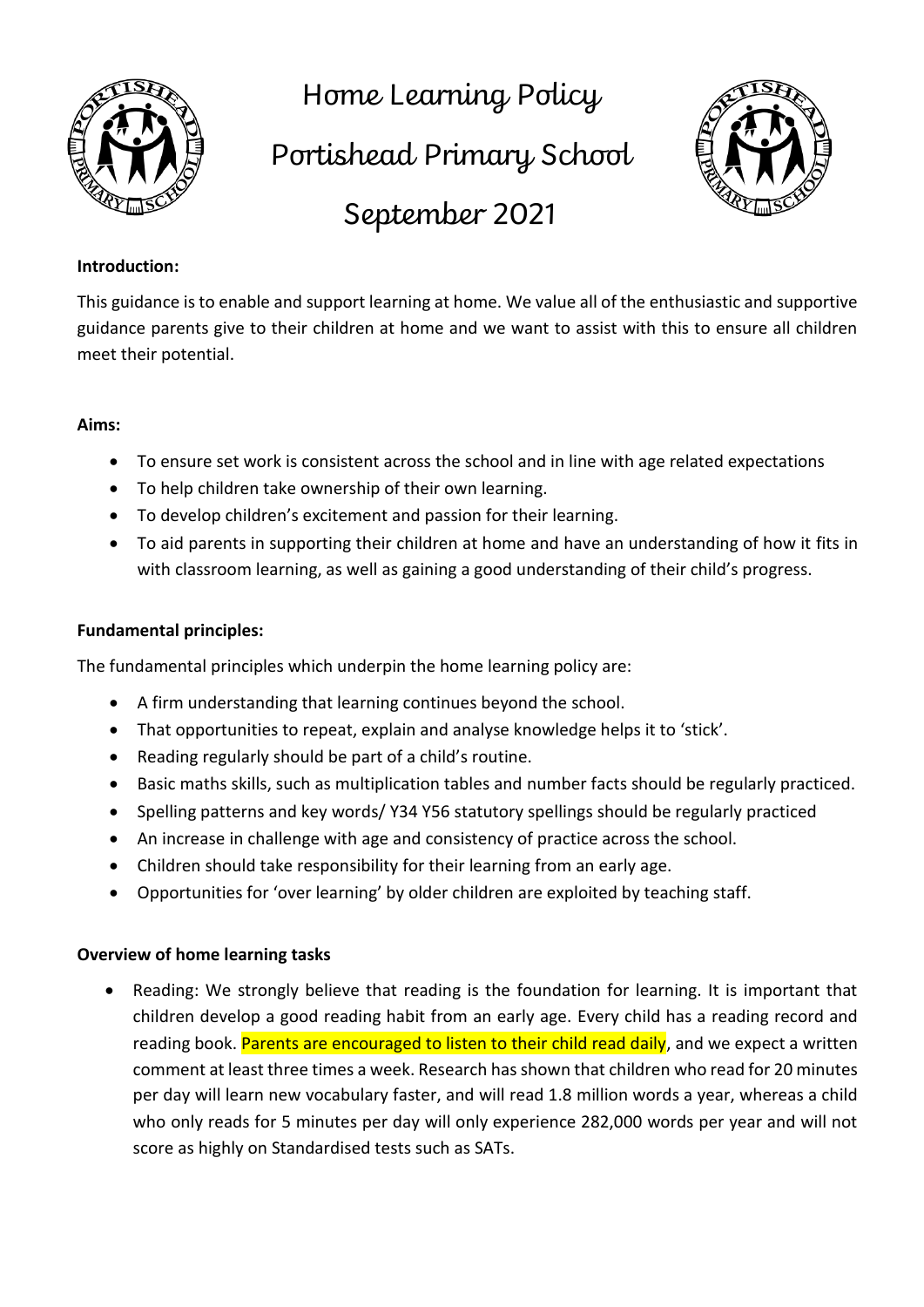For older children who are fluent, 'free readers', they do not need to read aloud to an adult every day; this can be done silently to themselves. However, it is still important for parents to check in with the children and ask questions about what they have read. Y5 and Y6 children can write in their own reading records when they have read, but an adult at home will also need to sign to say they have read. This will enable us to see how much reading is being done at home. Each entry will need the date, the book being read, how much was read and any comments about how they got on. This is an ideal place for parents to communicate with the class teacher if they have any concerns over their reading or home learning. Teachers will aim to respond to any comments. Where children are not regularly reading at home, parents will receive a gentle reminder and then will be invited in to speak to the teacher or a senior leader to discuss any barriers they may be facing.

• Other subject areas:

|                | <b>Phonics/Spelling</b>                                                                        | <b>Maths</b>                                                                                                                                | English/ Grammar                                                                                                                                     | <b>Times tables</b>                                                                   | Other                                                          |
|----------------|------------------------------------------------------------------------------------------------|---------------------------------------------------------------------------------------------------------------------------------------------|------------------------------------------------------------------------------------------------------------------------------------------------------|---------------------------------------------------------------------------------------|----------------------------------------------------------------|
| <b>EYFS</b>    | Sight words and<br>sounds sent home<br>at the beginning<br>of each phonics<br>phase            |                                                                                                                                             |                                                                                                                                                      |                                                                                       | Handwriting<br>patterns sent<br>home for parents'<br>reference |
| Y1             | Weekly spellings<br>sent home<br>focusing on the<br>sounds learnt that<br>week                 |                                                                                                                                             |                                                                                                                                                      | <b>Times Tables</b><br>Rockstars online 2<br>x 10 min a week<br>(From summer<br>term) | Occasional<br>topic/science/RE<br>research or<br>creative task |
| <b>Y2</b>      | Weekly spellings<br>sent home<br>focusing on the<br>sounds/patterns<br>learnt that week        | Worksheet to<br>consolidate class<br>work alternate<br>weeks                                                                                | Grammar<br>worksheet/<br>reading<br>comprehensions/<br>handwriting<br>practice sheets<br>alternate weeks                                             | <b>Times tables</b><br>rockstars online 2<br>x 10 min a week                          | Occasional<br>topic/science/RE<br>research or<br>creative task |
| Y3/4/5         | Weekly spellings,<br>tested each week<br>(Overviews sent<br>home at the start<br>of each term) | MyMaths/<br>worksheet to<br>consolidate class<br>work alternate<br>weeks                                                                    | Grammar<br>worksheet/<br>reading<br>comprehensions/<br>handwriting<br>practice sheets<br>alternate weeks                                             | <b>Times tables</b><br>rockstars online 2<br>x 10 min a week                          | Occasional<br>topic/science/RE<br>research or<br>creative task |
| Y <sub>6</sub> | Weekly spellings,<br>tested each week<br>(Overviews sent<br>home at the start<br>of each term) | <b>Weekly Maths</b><br>workbook<br>exercise to<br>consolidate<br>learning in class.<br>Doodle Maths<br>online games (3 x<br>10 mins weekly) | Weekly grammar<br>workbook<br>exercise to<br>consolidate<br>learning in class<br>Doodle Spelling/<br>Grammar online<br>games (3 x 10<br>mins weekly) | <b>Times tables</b><br>rockstars online 2<br>x 10 min a week                          | Occasional<br>topic/science/RE<br>research or<br>creative task |